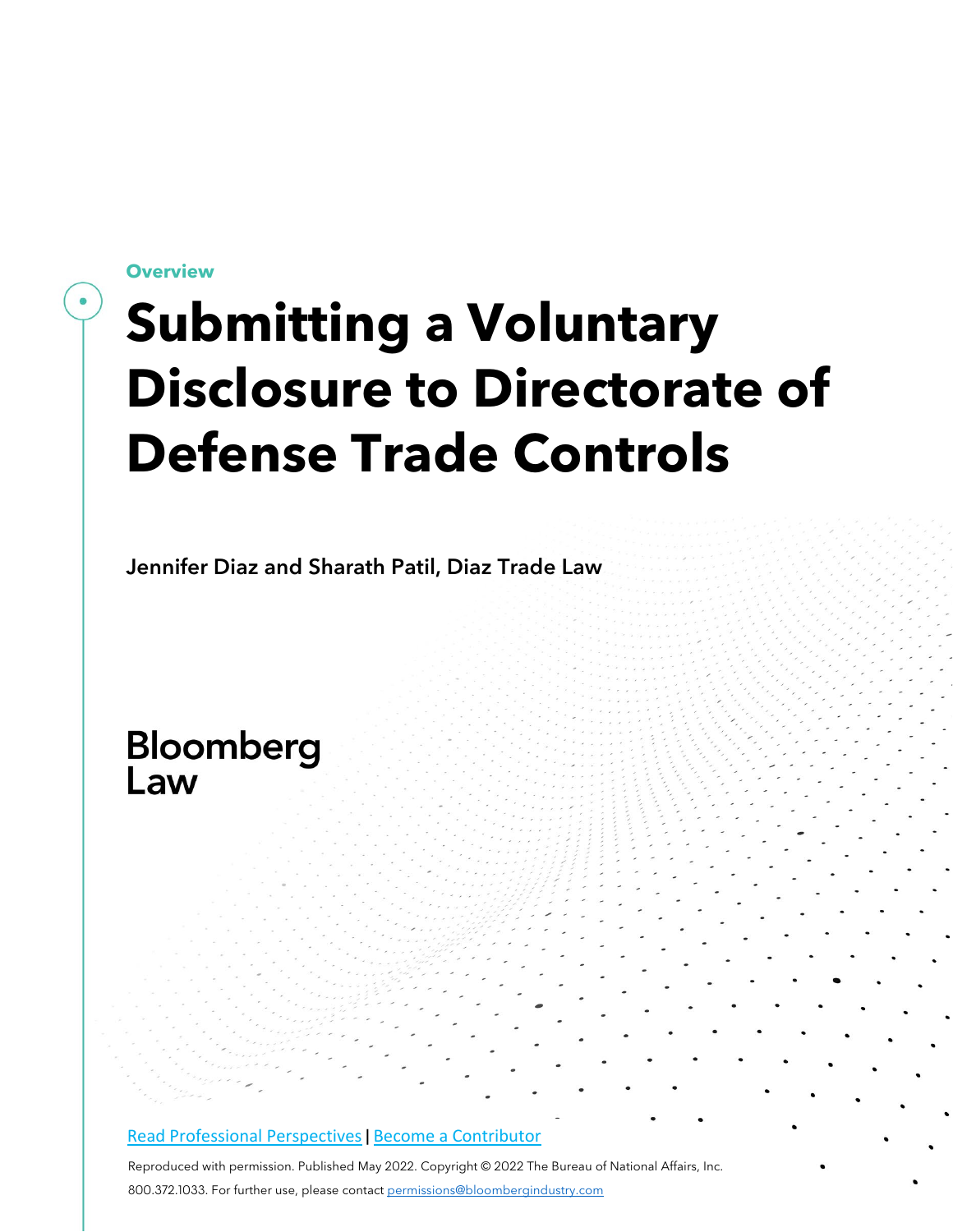# **Submitting a Voluntary Disclosure to Directorate of Defense Trade Controls**

#### *Contributed by [Jennifer](https://diaztradelaw.com/meet-the-team/attorneys/jennifer-diaz/) Diaz and [Sharath](https://diaztradelaw.com/meet-the-team/attorneys/sharath-patil/) Patil, Diaz Trade Law*

If a company or individual believes it has violated the Arms Export [Control](https://uscode.house.gov/view.xhtml?path=/prelim@title22/chapter39&edition=prelim) Act (AECA) or the [International](https://www.govinfo.gov/content/pkg/CFR-2016-title22-vol1/xml/CFR-2016-title22-vol1-chapI-subchapM.xml) Traffic in Arms [Regulations](https://www.govinfo.gov/content/pkg/CFR-2016-title22-vol1/xml/CFR-2016-title22-vol1-chapI-subchapM.xml) (ITAR) and the Directorate of Defense Trade Controls is unaware of this violation, proactively and voluntarily disclosing the potential wrongdoing can substantially reduce penalties. A system of disclosures, known as [Voluntary](https://diaztradelaw.com/category/bloomberg/bloomberg-vsd/) [Disclosures](https://diaztradelaw.com/category/bloomberg/bloomberg-vsd/) (VDs) and Prior Disclosures (PDs), exists for a wide array of federal agencies.

## **Enforcement Background**

The [Directorate](https://www.pmddtc.state.gov/ddtc_public?id=ddtc_public_portal_homepage) of Defense Trade Controls' (DDTC) is an agency of the U.S. State Department that is responsible for ensuring that commercial exports of defense articles and defense services advance U.S. national security and foreign objectives. DDTC is chiefly responsible for enforcing [ITAR](https://www.pmddtc.state.gov/ddtc_public?id=ddtc_public_portal_itar_landing#tab-itar) (22 C.F.R. [120-130\)](https://www.ecfr.gov/cgi-bin/text-idx?tpl=/ecfrbrowse/Title22/22cfr120_main_02.tpl), a set of regulations that control the export of defense articles and services out of the U.S. or to non-U.S. citizens. The purpose of the ITAR is to safeguard U.S. national security interests by ensuring that certain defense articles and services do not fall into the wrong hands.

ITAR defines ["defense](https://www.ecfr.gov/cgi-bin/text-idx?SID=e5bc466905a00a8c2d3474b9eb6a646e&mc=true&node=pt22.1.120&rgn=div5#se22.1.120_16) article" as any item or technical data designated on the U.S. Munitions List (USML) (22 [C.F.R.](https://www.ecfr.gov/cgi-bin/text-idx?SID=e5bc466905a00a8c2d3474b9eb6a646e&mc=true&node=pt22.1.121&rgn=div5) 121.1). The USML is a list of articles, services, and related technology designated as defense-related by the U.S. government via the Arms Export [Control](https://www.pmddtc.state.gov/ddtc_public?id=ddtc_kb_article_page&sys_id=b9a933addb7c930044f9ff621f961932) Act. Defense articles include:

- Technical data recorded or stored in any physical form
- Models, mockups, or other items that reveal technical data directly related to items on the USML
- Forgings, castings, and other unfinished products that have reached a manufacturing stage where they are clearly identifiable as defense articles

Meanwhile, ITAR defines ["defense](https://www.ecfr.gov/cgi-bin/text-idx?SID=e5bc466905a00a8c2d3474b9eb6a646e&mc=true&node=pt22.1.120&rgn=div5#se22.1.120_19) services" as:

- The furnishing of assistance (including training) to foreign persons, whether in the United States or abroad, in the design, development, engineering, manufacture, production, assembly, testing, repair, maintenance, modification, operation, demilitarization, destruction, processing, or use of defense articles
- The furnishing to foreign persons, whether in the U.S. or abroad, of any technical data controlled by the USML
- Military training of foreign units and forces, regularly and irregular, including formal or informal instruction of foreign persons in the U.S. or abroad or by correspondence courses, technical education, or information publications and media of all kinds, training aid, orientation, training exercise, and military advice

**Practice Tip**: The term "exports" is broadly defined in the ITAR. 22 [C.F.R.](https://www.ecfr.gov/cgi-bin/text-idx?SID=e5bc466905a00a8c2d3474b9eb6a646e&mc=true&node=pt22.1.120&rgn=div5#se22.1.120_117) 120.17 explains that the scope of "exports" includes certain actions that you might not regard as an "export" in other contexts. For example, "releasing or otherwise transferring technical data to a foreign person in the U.S. (a "deemed export") can easily take place via a phone call. Similarly, the transmission of certain information in an email attachment or by uploading to a cloud server could also be considered an export.

# **Voluntary Self-Disclosure Process**

DDTC strongly [encourages](https://www.ecfr.gov/current/title-22/chapter-I/subchapter-M/part-127) the submission of VDs by parties who believe they may have violated the ITAR. According to [DDTC,](https://www.pmddtc.state.gov/ddtc_public?id=ddtc_kb_article_page&sys_id=87ab2d67db4ddb00d0a370131f961997) "[ITAR] violations should be disclosed promptly to [DDTC]. The proper disclosure of a violation, or potential violation… can be a significant mitigating factor in DDTC's analysis of such violations and is strongly recommended." On the other hand, DDTC can consider the failure to submit a VD as an [adverse](https://www.ecfr.gov/cgi-bin/text-idx?SID=b9cec17207a6c5c674db849ecec4263b&mc=true&node=se22.1.127_112&rgn=div8) factor when determining penalties because a failure to report a violation may result in circumstances detrimental to U.S. national security and foreign policy interests. Details on DDTC's VD program are found in the ITAR at 22 C.F.R. [127.12.](https://www.ecfr.gov/cgi-bin/text-idx?SID=b9cec17207a6c5c674db849ecec4263b&mc=true&node=se22.1.127_112&rgn=div8)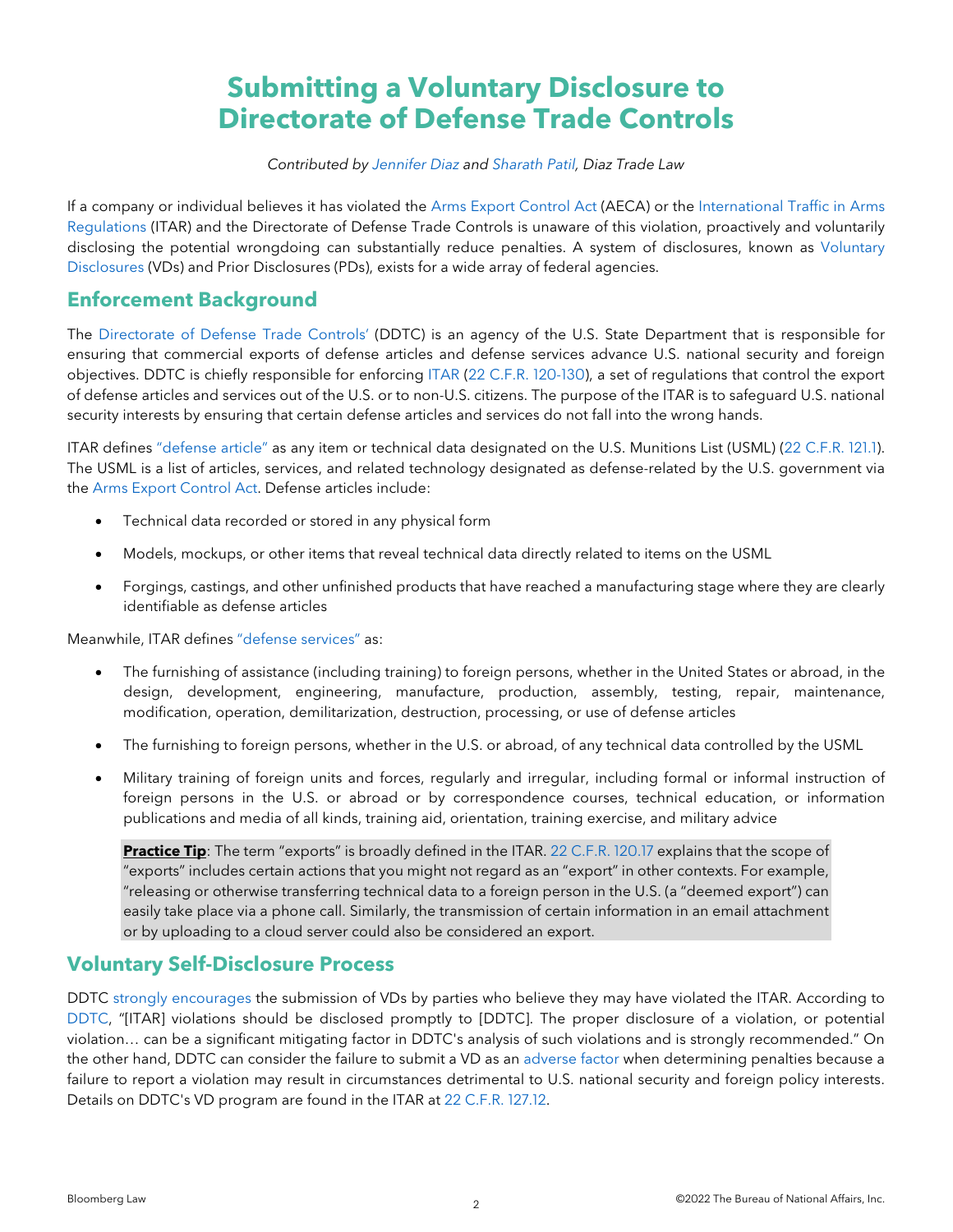According to DDTC, common [examples](https://www.pmddtc.state.gov/ddtc_public?id=ddtc_kb_article_page&sys_id=87ab2d67db4ddb00d0a370131f961997) of violations reported via the VD process include:

- Exporting without authorization
- Unauthorized access to technical data
- Failure to comply with license provisions
- Failure to maintain required records
- Failure to register or maintain registration
- Misuse of ITAR exemptions

If a company or individual suspects it has violated the ITAR, the party should inform DDTC to benefit from the possibility of mitigated penalties offered by a VD. The party should begin by submitting an initial notification to DDTC. The initial notification should be submitted in writing on company or law firm letterhead. The initial notification should be submitted either via email to [dtcc-casestatus@state.gov](mailto:dtcc-casestatus@state.gov) or by hard copy to DDTC via mail or overnight delivery to the following addresses:

DDTC Postal Mail:

PM/DDTC, SA-1, 12th Floor Office of Defense Trade Controls Compliance Directorate of Defense Trade Controls Bureau of Political-Military Affairs U.S. Department of State Washington, D.C. 20522-0112

DDTC Express Mail & Courier Delivery:

U.S. Department of State PM/DDTC, SA-1, 12th Floor 2401 E Street, NW Washington, D.C. 20037

**Practice Tip**: Before submitting an initial notification, you should ensure that:

- No federal agency has already learned of the same or substantially similar information
- No federal agency has commenced an investigation or inquiry in connection with that information

If either of the above two circumstances has occurred, a notification to DDTC of an apparent violation will not be considered a valid VD and the submitting party cannot enjoy the mitigating benefits of submitting the VD.

### *Initial Notification*

The initial notification component of a DDTC VD should be transmitted as soon as possible after violations are discovered.

The initial notification should contain the following information:

- Identify who is making the disclosure, and if there is a DDTC [registration](https://deccs.pmddtc.state.gov/deccs?id=ddtc_kb_article_page&sys_id=def5f542dbf8d30044f9ff621f961959)
- The point of contact information, including name, address, and email
- Identify the disclosure type and previous disclosure numbers (if any)
- Summary of the suspected violation including dates and any documents relating to the suspected violation

**Practice Tip**: It is essential to discuss any initial notification and the specific details to include with counsel prior to submitting to DDTC. Simultaneously, a company may have corrective actions to undertake, or updates to a compliance plan that counsel is essential to assist with.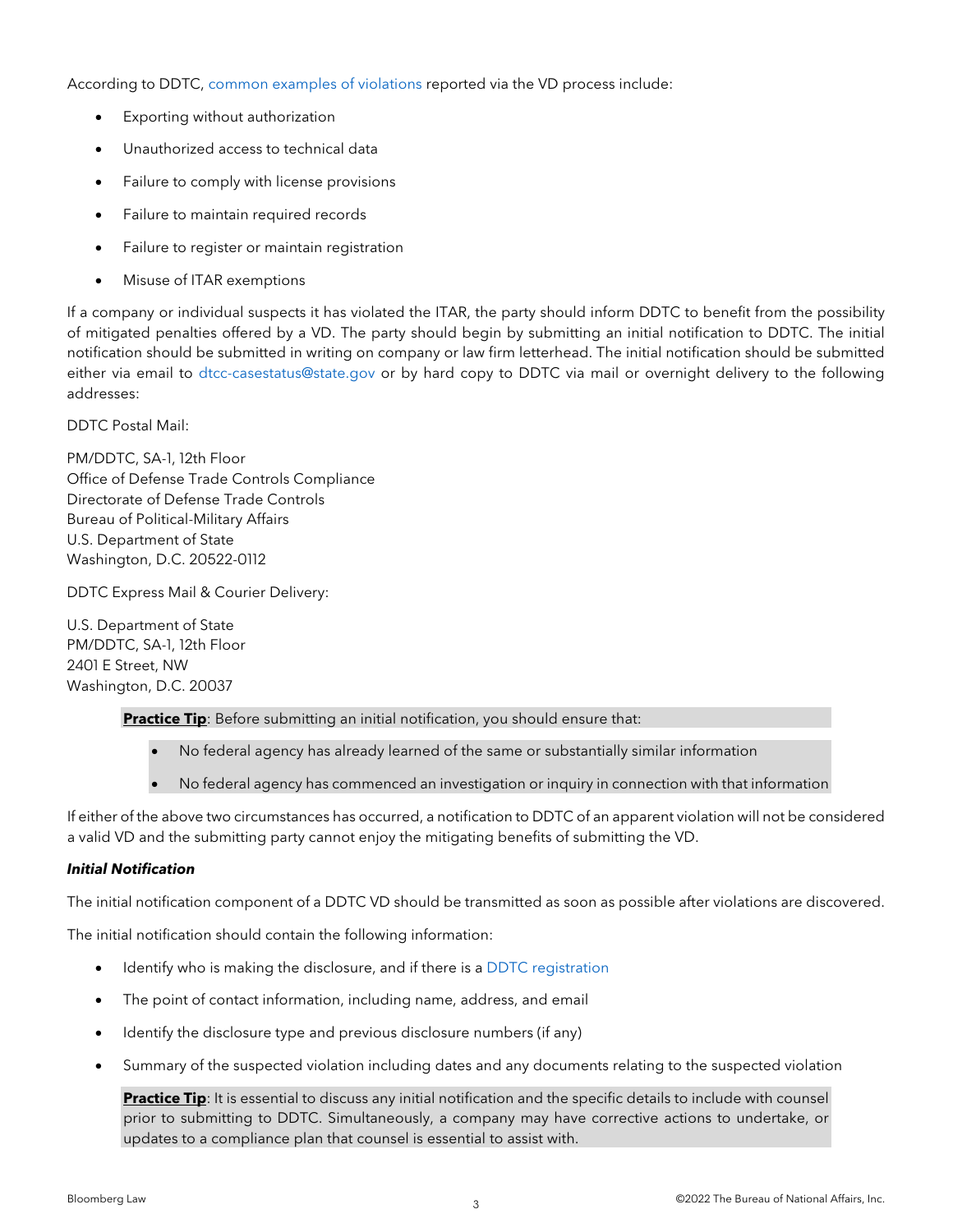#### *Retrospective Audit*

After submitting an Initial Notification, the regulations strongly encourage submitters to engage in a thorough review of all defense trade transactions where a violation is suspected.

**Practice Tip**: CBP's Automated Commercial [Environment](https://diaztradelaw.com/product/cbp-ace-auditing-your-export-history/) (ACE) database provides critical data of a party's export history. Gaining access to and auditing this data is a highly recommended component of a submitter's internal auditing process. A summary analysis, such as an [export](https://diaztradelaw.com/services/exporting/export-report-cards/) report card, from your trade counsel or customs broker can provide essential insight into any past suspected violations.

#### *Full Notification*

If the Initial Notification does not contain all of the information required by 22 C.F.R. [127.12\(c\)\(2\),](https://www.ecfr.gov/current/title-22/chapter-I/subchapter-M/part-127) a full disclosure is required to be submitted 60 days after the initial disclosure.

The VD should collectively provide the following required information:

- A precise description of the nature and extent of the violation
- The exact circumstances surrounding the violation
- The complete identifies and addresses of all persons known or suspected to be involved in the activities giving rise to the violation
- DDTC license [numbers,](https://www.pmddtc.state.gov/ddtc_public?id=ddtc_public_portal_faq_cat&topic=6acdbfe8db3bc30044f9ff621f96197e) exemption citations, or description of any other authorization, if applicable
- U.S. Munitions List (USML) categories and subcategories, product descriptions, quantities, and characteristics or technological capability of the hardware, technical data, or defense service involved
- A description of corrective actions already undertaken that clearly identifies the new [compliance](https://diaztradelaw.com/building-a-strong-export-compliance-plan/) initiatives implemented to address the causes of the violations set forth in the VD and any internal disciplinary action taken
- Information on how the above corrective actions are designed to deter those particular violations from occurring again
- The name and address of the person making the disclosure and a point of contact, if different, should further information be needed

Additionally, DDTC recommends the following additional factors be discussed in the VD:

- Whether the violation was intentional or inadvertent
- The degree to which the person responsible for the violation was familiar with the laws and regulations
- Whether the person was the subject of prior administrative or criminal action under the AECA
- Whether the violations are systemic
- Details of compliance measures, processes, and programs, [including](https://diaztradelaw.com/the-importance-of-regular-export-compliance-training-for-your-business/) training, that were in place to prevent such violations, if any

Finally, DDTC recommends the following substantiating documentation to accompany the VD either in the Initial Notification or the Full Notification:

- Licensing documents
- Shipping documents
- Electronic Export [Information](https://www.trade.gov/electronic-export-information-eei#:%7E:text=The%20Electronic%20Export%20Information%20(EEI,required%20to%20export%20the%20commodity.) (EEI) Filings
- Any other relevant documents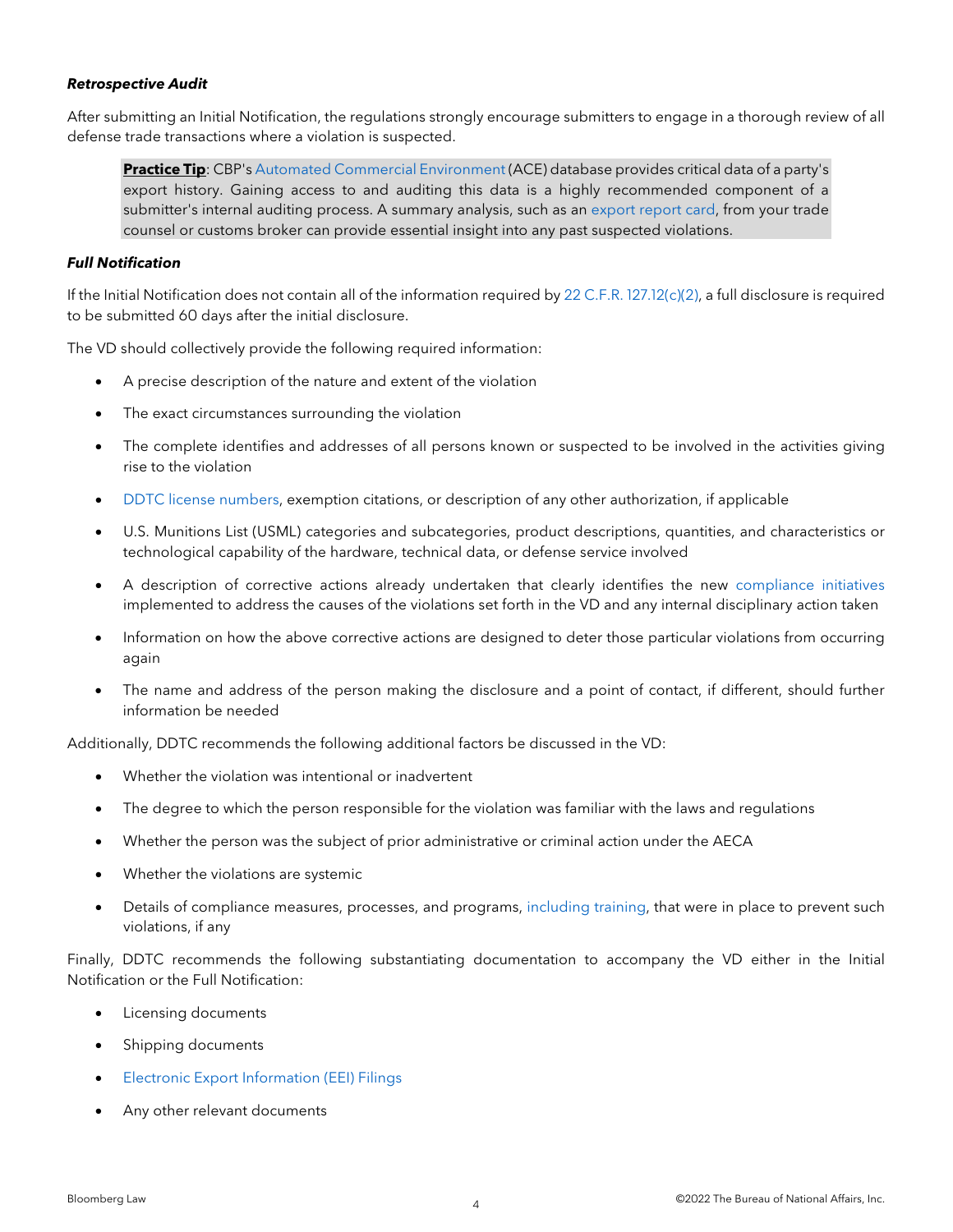A certification stating that all the represents made are true and correct to the best of the submitter's knowledge and belief must also be submitted. The certification must be executed by an empowered official or a senior officer.

If the submitter is unable to provide a full disclosure within the 60-calendar day deadline, an empowered official or a senior officer may request an extension of time in writing. A request for an extension must specify what information required by 22 C.F.R. [127.12\(c\)\(2\)](https://www.ecfr.gov/current/title-22/chapter-I/subchapter-M/part-127) could not be immediately provided and the reasons why.

Before approving an extension of time to provide the full disclosure, DDTC may require the requester to certify in writing that they will provide the full disclosure within a specific time period. If the full disclosure is not filed timely or an extension is not requested, DDTC may not consider the disclosure a mitigating factor in determining the appropriate disposition of the violation. In addition, DDTC may direct the requester to furnish all relevant information surrounding the violation.

**Practice Tip**: DDTC does not require or expect submitters to orally present their position. However, requesting an oral presentation is a proactive way to answer any of DDTC's potential questions and provide sufficient context about the nature and circumstances of the suspected violation and the submitter's corrective actions.

#### *DDTC Response & Penalty Mitigation*

DDTC may consider a VD as a mitigating factor in determining the administrative penalties, if any, that should be imposed. Failure to report a violation may result in circumstances detrimental to U.S. national security and foreign policy interests and will be an adverse factor in determining the appropriate disposition of violations.

In addition to the filing of the VD itself, other mitigating factors DDTC may consider include:

- Whether the transaction would have been authorized had a proper license request been made prior to the suspected violation
- Why the violation occurred
- The degree of cooperation with the ensuing investigation
- Whether the person has instituted or improved an internal [compliance](https://diaztradelaw.com/product/building-and-maintaining-an-effective-export-compliance-plan/) program to reduce the likelihood of future violations
- Whether the person making the disclosure did so with the full knowledge and authorization of the person's senior management (if not, DDTC will not deem the disclosure voluntary)

# **Limitations of Voluntary Self-Disclosures**

Although DDTC VDs can be a useful mitigating procedure, the VDs do have importation limitations that parties should consider before submitting a VD. These limitations include the following:

- Parties that submit DDTC VDs only potentially benefit from mitigation of [DDTC-administered](https://diaztradelaw.com/keysight-technologies-pays-6-6m-to-state-department-for-export-violations/) penalties and [punitive](https://diaztradelaw.com/keysight-technologies-pays-6-6m-to-state-department-for-export-violations/) actions. Potential violations of laws and regulations enforced by other [agencies,](https://diaztradelaw.com/dos-and-donts-of-filing-a-commodity-jurisdiction-request/) such as the Export Administration Regulations enforced by the Bureau of Industry of Security, should be reported to that respective agency according to their own VD requirements.
- Parties must submit the VD prior to DDTC or any other U.S. agency's knowledge of the same or substantially similar information. If DDTC or any other U.S. agency is aware of the same or substantially similar information, the VD could be deemed invalid, and submitters will not benefit from potential mitigation.
- Despite the potential mitigation often imposed, submitters can still be subject to penalties, administrative actions, or sanctions, or even be referred to the U.S. Department of Justice for criminal prosecution.
- Parties making the disclosure must do so only with the full knowledge and authorization of senior management, and failure to receive such authorization may result in an invalid disclosure
- Notwithstanding the specific procedural requirements and potential mitigation offered by the VD process, parties still have a duty to inform DDTC of the exportation or transfer of covered merchandise to foreign persons